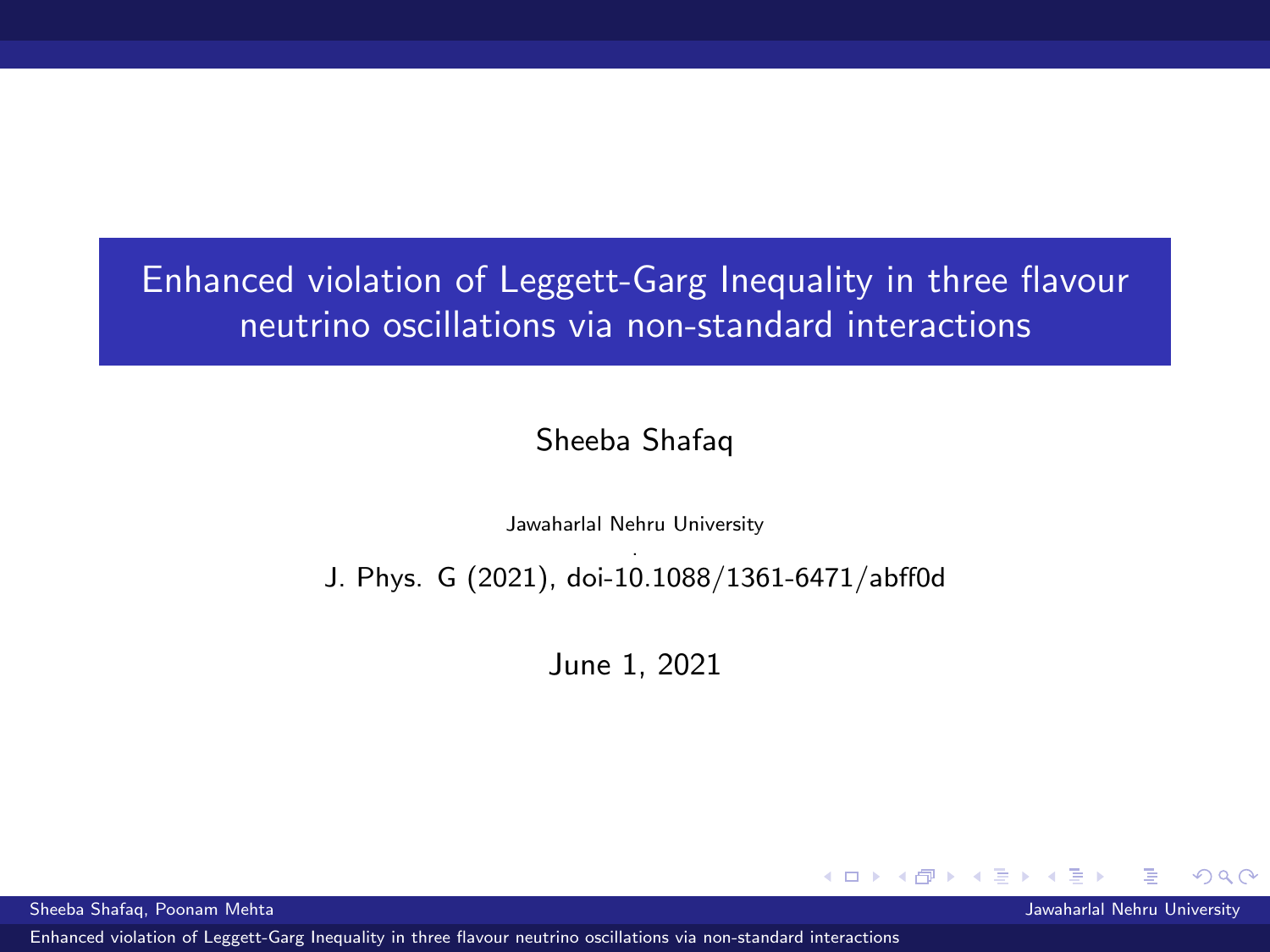# **Introduction**

- **Neutrino oscillate among themselves and these oscillations have their origin** in the non-zero neutrino masses and mixing among the neutrino flavors.
- The standard paradigm of neutrino oscillations involves three flavours of neutrinos which are superpositions of the mass states carrying well-defined masses.
- **Effective Hamiltonian for neutrino propagation**

$$
\mathcal{H} = \mathcal{H}_{\rm vac} + \mathcal{H}_{\rm SI} + \mathcal{H}_{\rm NSI}
$$

where  $\mathcal{H}_{\text{vac}}$  is the vacuum Hamiltonian and  $\mathcal{H}_{\text{SI}}$ ,  $\mathcal{H}_{\text{NSI}}$  are the effective Hamiltonians in presence of standard interaction (SI) and non-standard interaction (NSI) respectively.

4 D F

NSI refer to a wide class of new physics scenarios parameterised in a model-independent way.

つひひ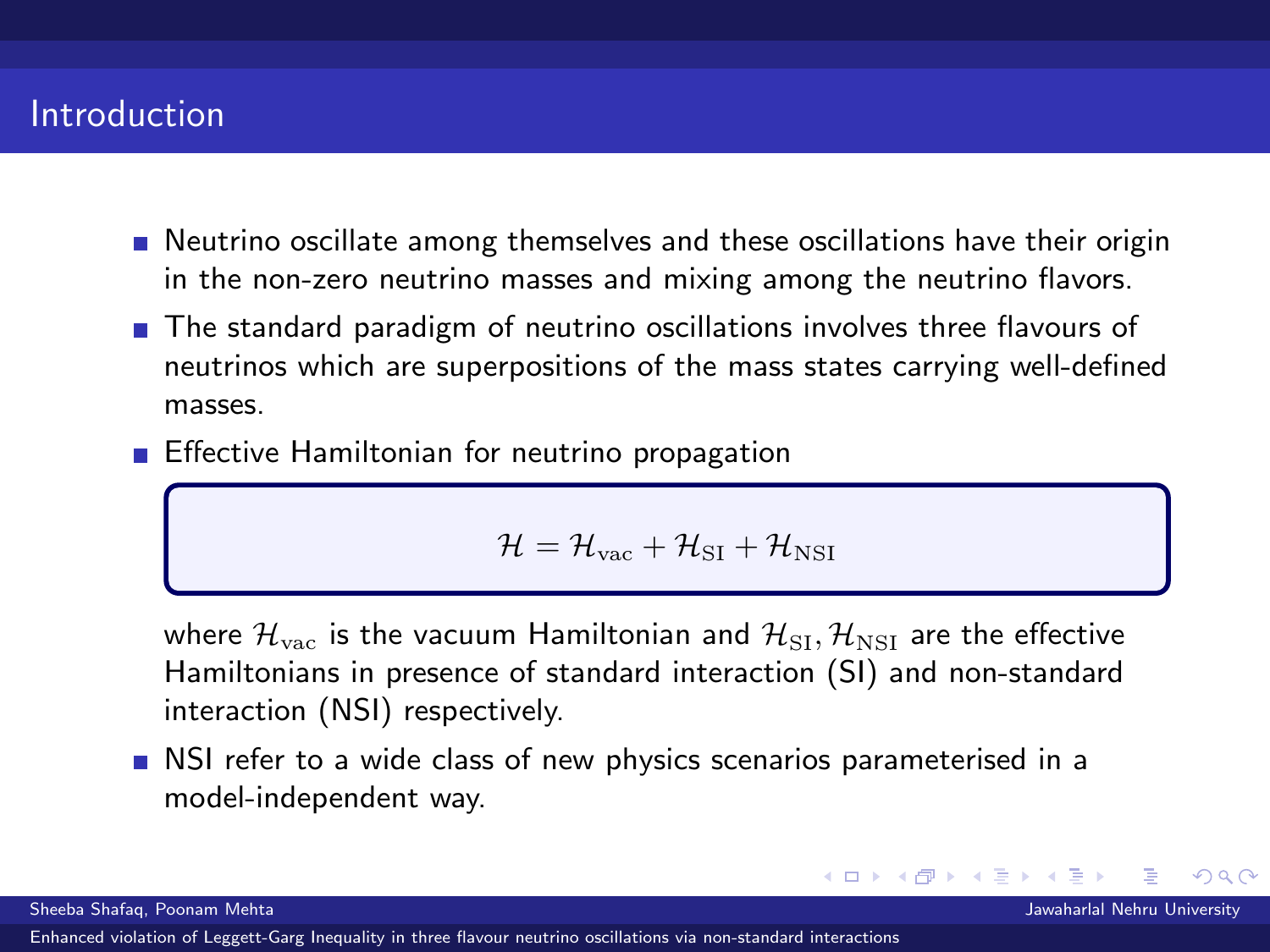<span id="page-2-0"></span>Leggett and Garg derived a class of inequalities which provide a way to test the applicability of quantum mechanics in the macroscopic world. Leggett-Garg Inequalities(LGI) are based on the following assumptions:

Macroscopic realism (MR):

A macroscopic system with two or more macroscopically distinct states available to it will at all times be in one or the other of these states.

## Non-Invasive measurability (NIM):

It is possible, in principle, to determine which of the states the system is in, without affecting the states itself or the system's subsequent dynamics.

A. J. Leggett and A. Garg, Phys. Rev. Lett. 54, 857 (1985)

Sheeba Shafaq, Poonam Mehta Jawaharlal Nehru University

[Enhanced violation of Leggett-Garg Inequality in three flavour neutrino oscillations via non-standard interactions](#page-0-0)

つひひ

1 F 4 E F 4 E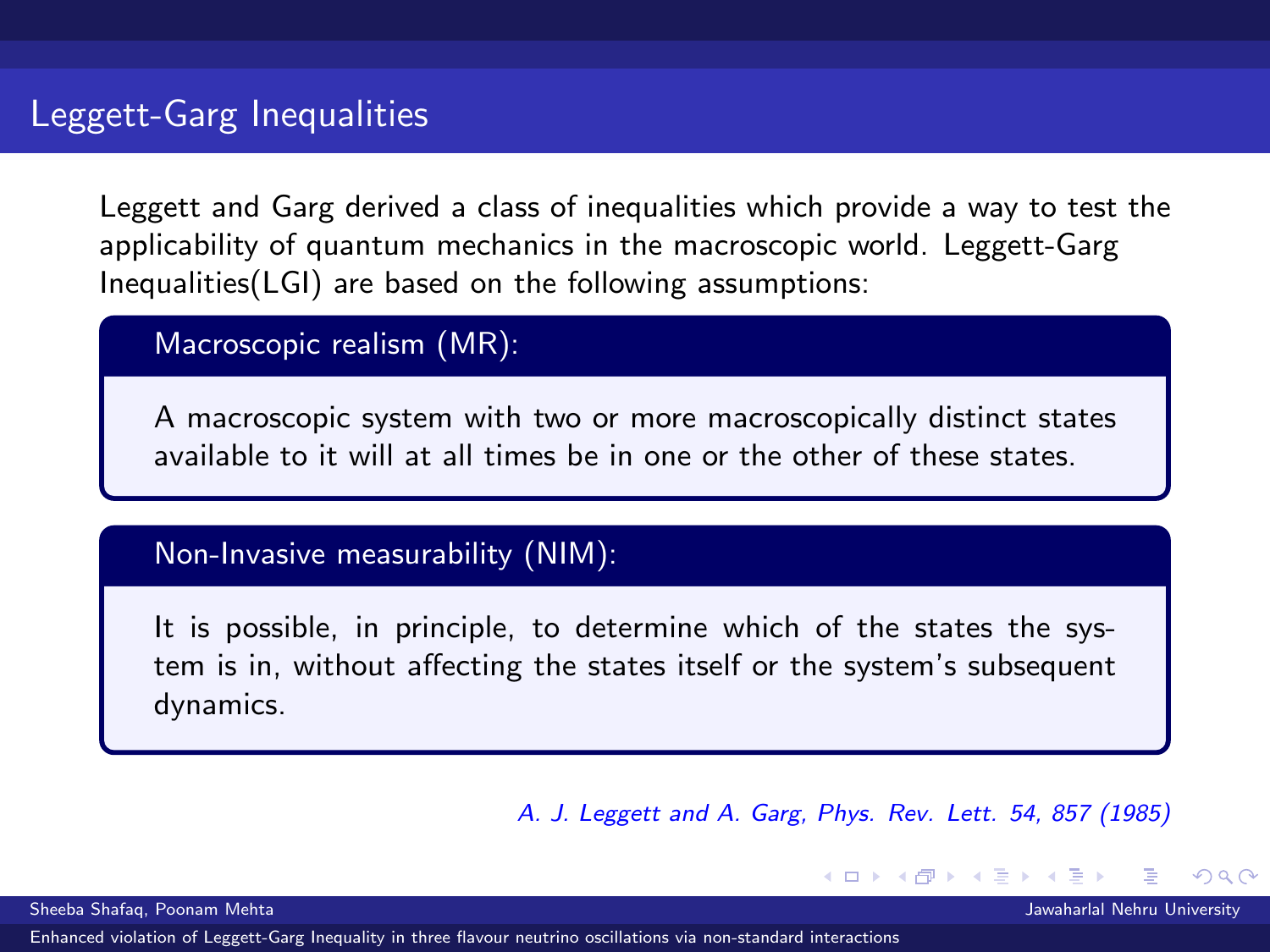<span id="page-3-0"></span>We consider a dichotomic observable  $Q = \pm 1$ 

$$
\begin{array}{cccc}\nQ_1 & Q_2 & Q_3 \\
\hline\nI_1 & I_2 & I_3\n\end{array}\n\longrightarrow \text{time}
$$

Two time correlation functions  $C_{ij} = \frac{1}{N} \sum_{q=1}^{N} \langle Q_i^q Q_j^q \rangle$ Observable to quantify violation of LGI:

$$
K_3 = C_{12} + C_{23} - C_{13} = \langle Q_1 Q_2 \rangle + \langle Q_2 Q_3 \rangle - \langle Q_1 Q_3 \rangle
$$
  

$$
K_3 = \begin{cases} 1 + 0 = 1 \\ -1 + (\pm 2) = 1 \\ 0 \text{ or } -3 \end{cases}
$$
  

$$
-3 \le K_3 \le 1
$$

In general we have

$$
-n \leq K_n \leq (n-2) \qquad 3 \leq n, \text{odd};
$$
  

$$
-(n-2) \leq K_n \leq (n-2) \qquad 4 \leq n, \text{even}
$$

■ The maximum quantum-mechanical value of the LGI correlator referred to as Luder's bound or temporal Tsirelson's bound is

$$
K_3^{max} = \frac{3}{2} \quad \text{and} \quad K_4^{max} = 2\sqrt{2}
$$

C. Emary, N. Lambert, and F. Nori, Rep[. P](#page-2-0)r[og.](#page-4-0) [P](#page-2-0)[hy](#page-3-0)[s.](#page-4-0) [77,](#page-0-0) [01](#page-10-0)[600](#page-0-0)[1 \(](#page-10-0)[201](#page-0-0)[3\)](#page-10-0)

Sheeba Shafaq, Poonam Mehta Jawaharlal Nehru University

[Enhanced violation of Leggett-Garg Inequality in three flavour neutrino oscillations via non-standard interactions](#page-0-0)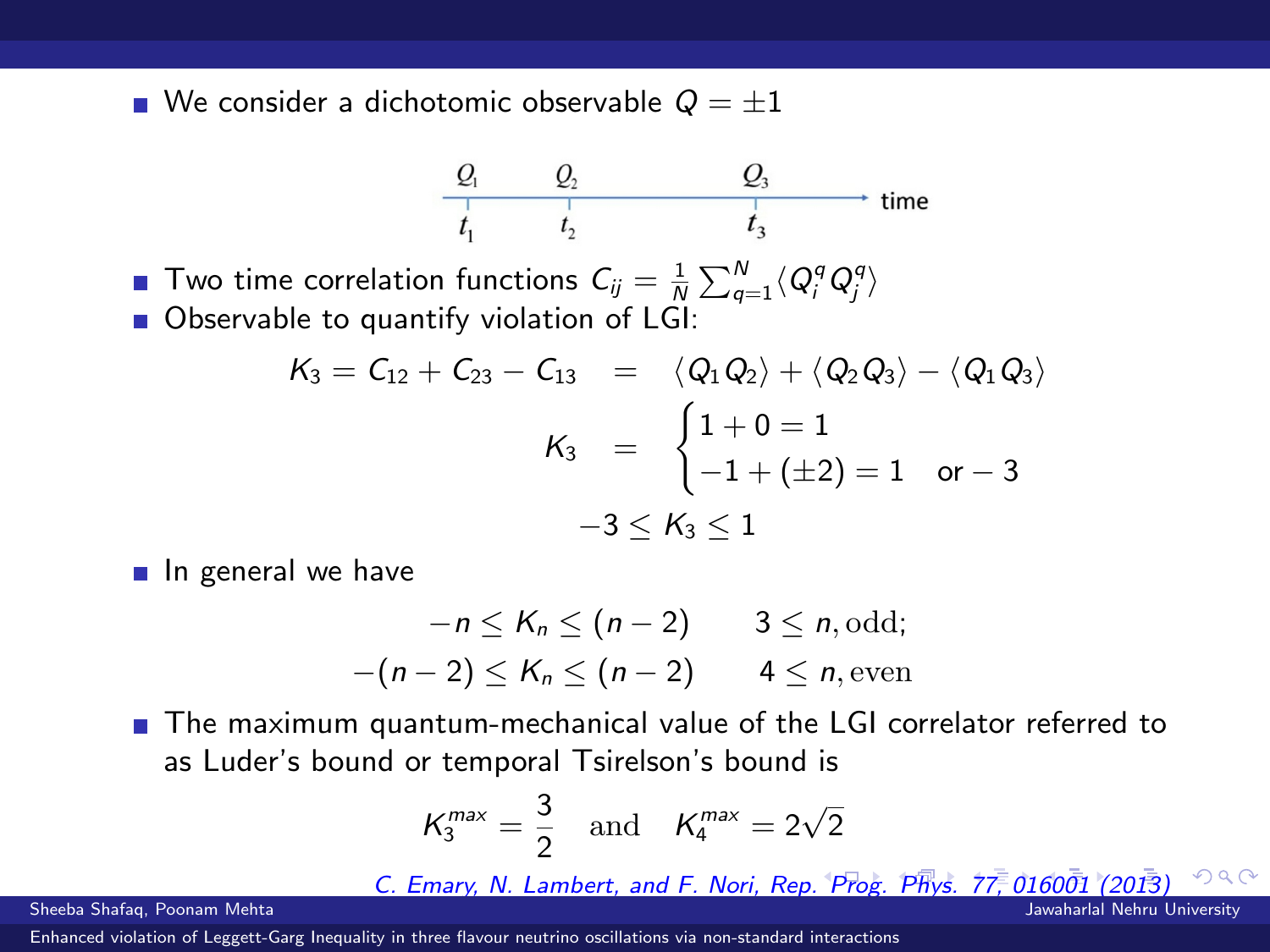<span id="page-4-0"></span>**Initial state**  $\rightarrow |\nu_e\rangle$ 

**Our dicotomic observable** 

$$
Q = \begin{cases} +1 & \text{for } \nu_e \\ -1 & \text{for } \nu_\mu \text{ (or } \nu_\tau \text{)} \end{cases}
$$

For two-flavor neutrino oscillation

$$
C_{12} = \mathbb{P}_{\nu_e \nu_e}(L_1, L_2) - \mathbb{P}_{\nu_e \nu_\mu}(L_1, L_2) - \mathbb{P}_{\nu_\mu \nu_e}(L_1, L_2) + \mathbb{P}_{\nu_\mu \nu_\mu}(L_1, L_2)
$$

where  $\mathbb{P}_{\nu_\alpha\nu_\beta}(L_i,L_j)=P_{\nu_e\to\nu_\alpha}(L_i)P_{\nu_\alpha\to\nu_\beta}(L_j)\to \text{joint probability.}$ 

$$
C_{12}=1-2\sin^22\theta\sin^2\left(\frac{\lambda}{2}\Delta L\right)
$$

$$
K_4 = 2 - 2\sin^2 2\theta \left[ 3\sin^2 \left( \frac{\lambda}{2} \Delta L \right) - \sin^2 \left( \frac{3\lambda}{2} \Delta L \right) \right]
$$

 $\Delta l = L_2 - L_1$ 

D. Gangopadhyay, et. al Phys. Rev. A88(2), 022115 (2013)

 $A \Box B$   $A \Box B$   $A \Box B$ 

Sheeba Shafaq, Poonam Mehta Jawaharlal Nehru University

[Enhanced violation of Leggett-Garg Inequality in three flavour neutrino oscillations via non-standard interactions](#page-0-0)

 $QQ$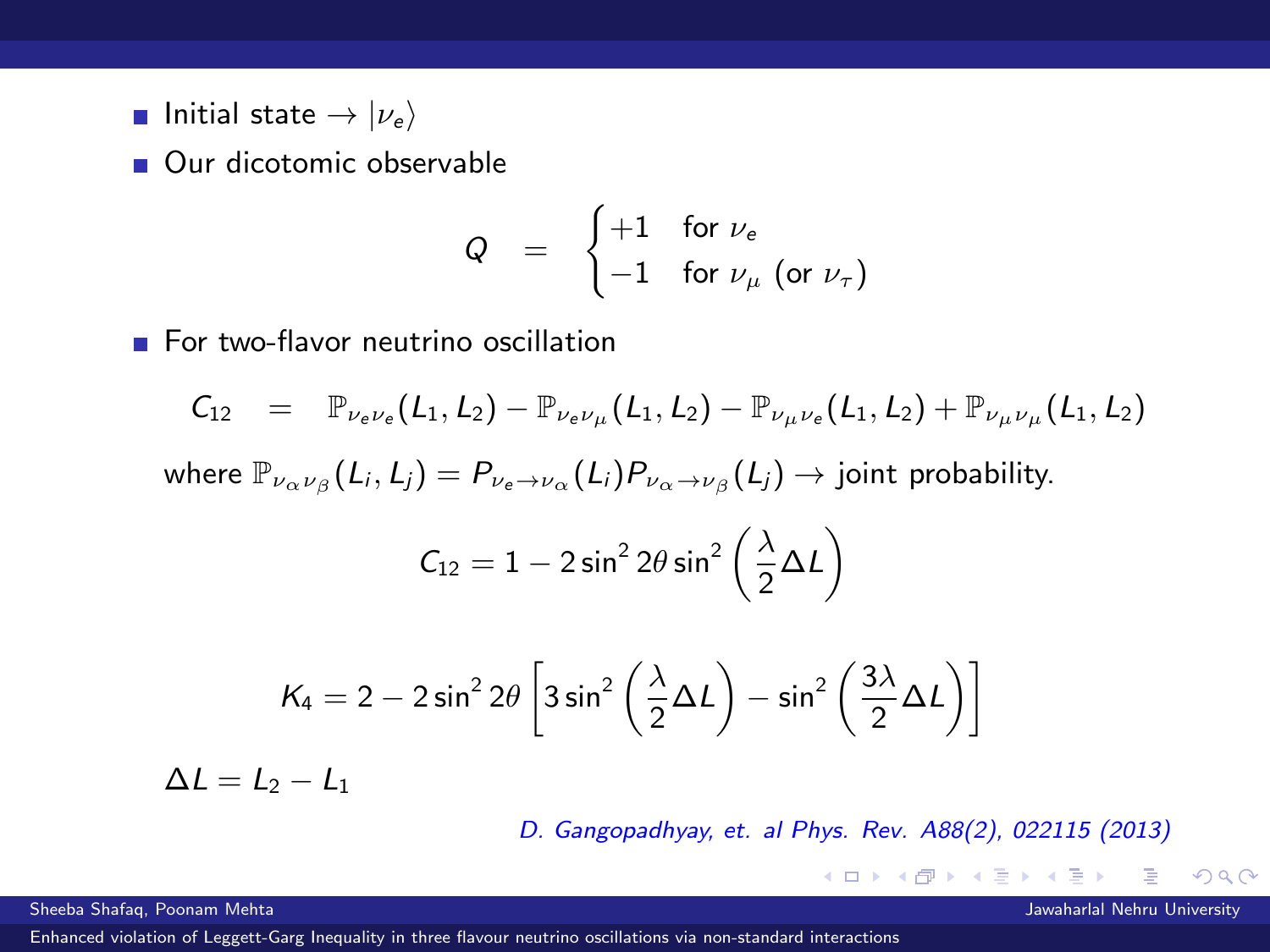#### **Three-flavor case**

$$
C_{12} = \mathbb{P}_{\nu_e \nu_e}(L_1, L_2) - \mathbb{P}_{\nu_e \nu_\mu}(L_1, L_2) - \mathbb{P}_{\nu_e \nu_\tau}(L_1, L_2) - \mathbb{P}_{\nu_\mu \nu_e}(L_1, L_2) + \mathbb{P}_{\nu_\mu \nu_\mu}(L_1, L_2) + \mathbb{P}_{\nu_\mu \nu_\tau}(L_1, L_2) - \mathbb{P}_{\nu_\tau \nu_e}(L_1, L_2) + \mathbb{P}_{\nu_\tau \nu_\mu}(L_1, L_2) + \mathbb{P}_{\nu_\tau \nu_\tau}(L_1, L_2)
$$

- **Joint probabilities depend on the parameters of the neutrino Hamiltonian (both** SI and NSI).
- We take  $E = 1$  GeV,  $L_1 = 140.15$  km, CP-phase  $\delta = 3\pi/2$  and  $(L_2 - L_1) = (L_3 - L_2) = (L_4 - L_3) = \Delta L.$

Sheeba Shafaq, Poonam Mehta Jawaharlal Nehru University

[Enhanced violation of Leggett-Garg Inequality in three flavour neutrino oscillations via non-standard interactions](#page-0-0)

イロト イ押ト イヨト イヨト

 $QQ$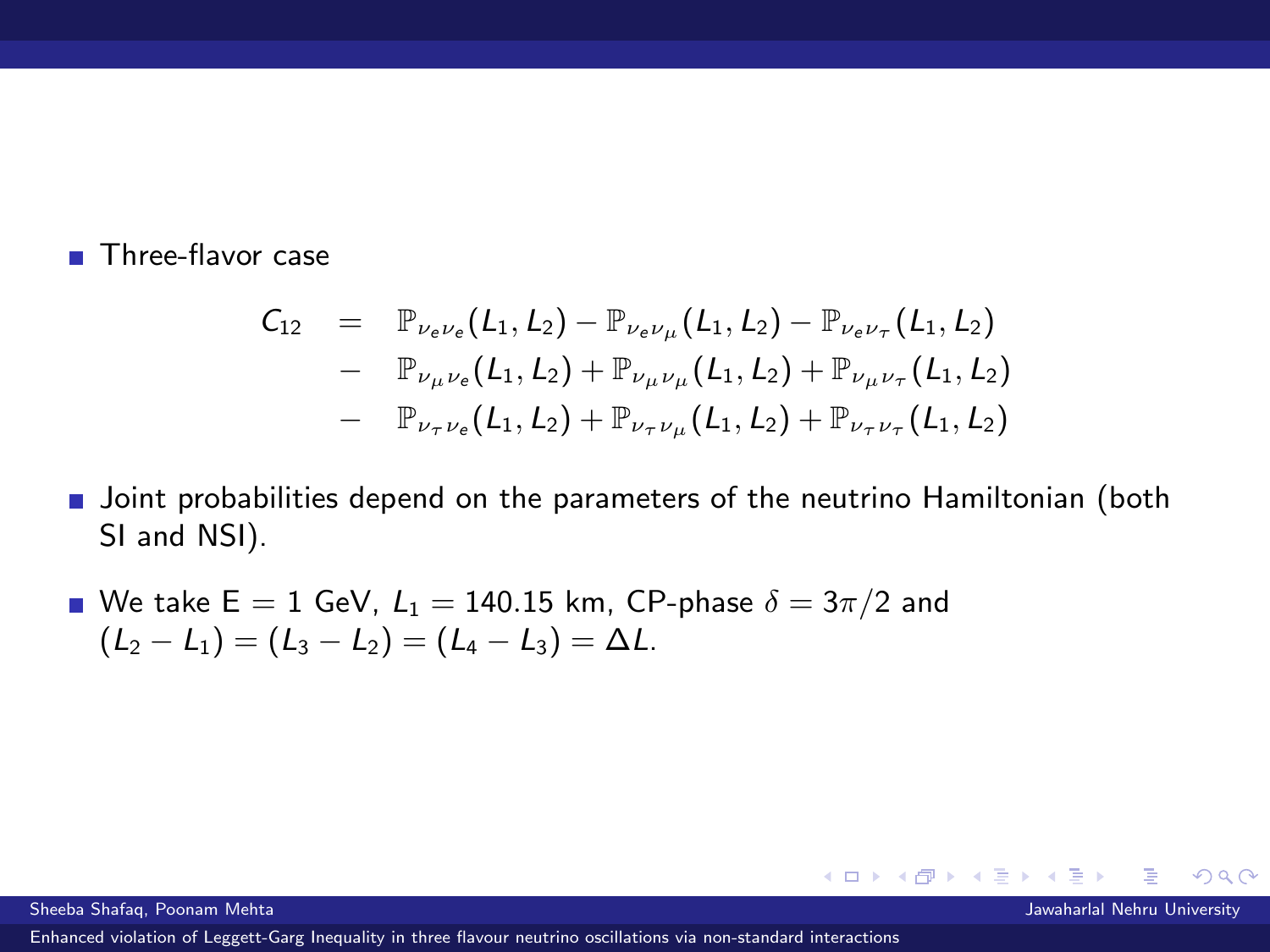# **Results**



[Enhanced violation of Leggett-Garg Inequality in three flavour neutrino oscillations via non-standard interactions](#page-0-0)

∍

 $298$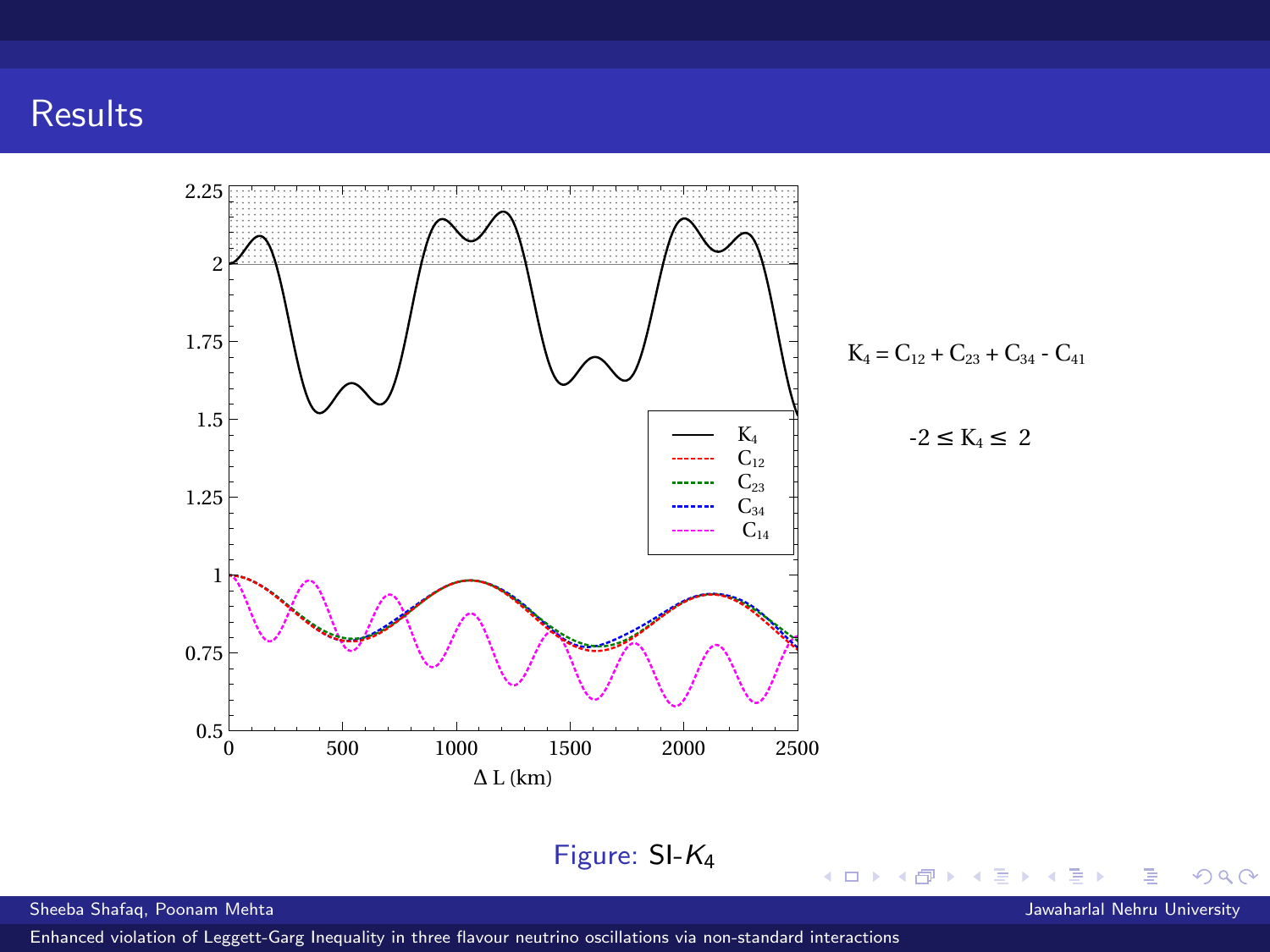$$
\mathcal{H} = \frac{1}{2E} \mathcal{U} \begin{pmatrix} 0 & \delta m_{21}^2 & \\ & \delta m_{31}^2 & \\ & & \delta m_{31}^2 \end{pmatrix} \mathcal{U}^{\dagger}
$$

$$
+ \frac{A(x)}{2E} \begin{pmatrix} 1 + \varepsilon_{ee} & \varepsilon_{e\mu} & \varepsilon_{e\tau} \\ \varepsilon_{e\mu}^* & \varepsilon_{\mu\mu} & \varepsilon_{\mu\tau} \\ \varepsilon_{e\tau}^* & \varepsilon_{\mu\tau}^* & \varepsilon_{\tau\tau} \end{pmatrix}
$$

where  $A(x) = 2E\sqrt{2}G_F n_{\rm e}(x)$  is the standard<br>charged-current potential,  $\mathcal U$  is the mixing matrix and  $\varepsilon_{\alpha\beta}$  are the dimensionless NSI parameters.



Figure: Non-standard senario

◀●

4 III F

[Enhanced violation of Leggett-Garg Inequality in three flavour neutrino oscillations via non-standard interactions](#page-0-0)

 $2Q$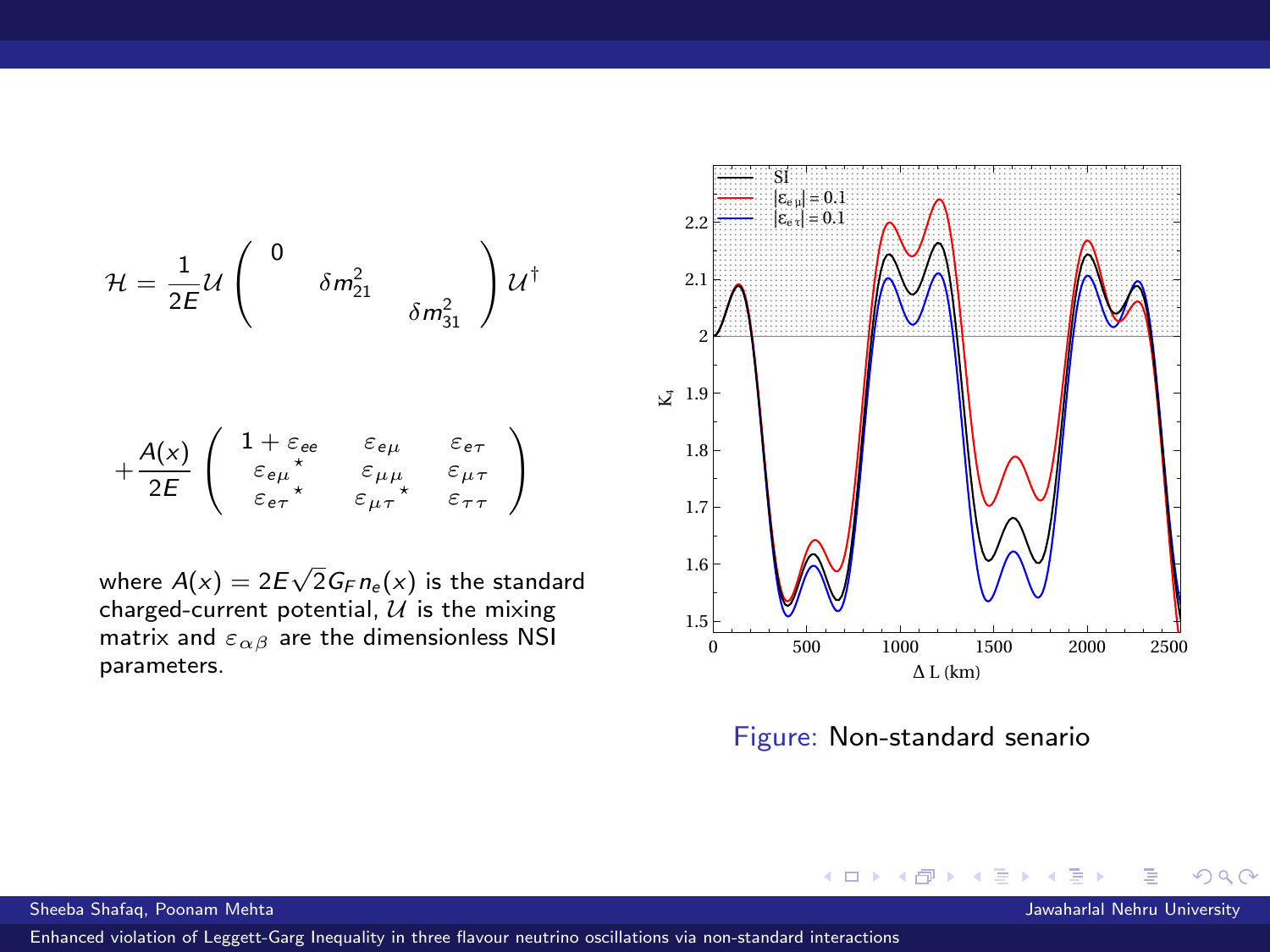

Figure: SI and NSI

Sheeba Shafaq, Poonam Mehta Jawaharlal Nehru University

[Enhanced violation of Leggett-Garg Inequality in three flavour neutrino oscillations via non-standard interactions](#page-0-0)

∍

Þ  $\rightarrow$  $\rightarrow$ **D** 

**K ロ ▶ K 御 ▶ K 君** 

 $299$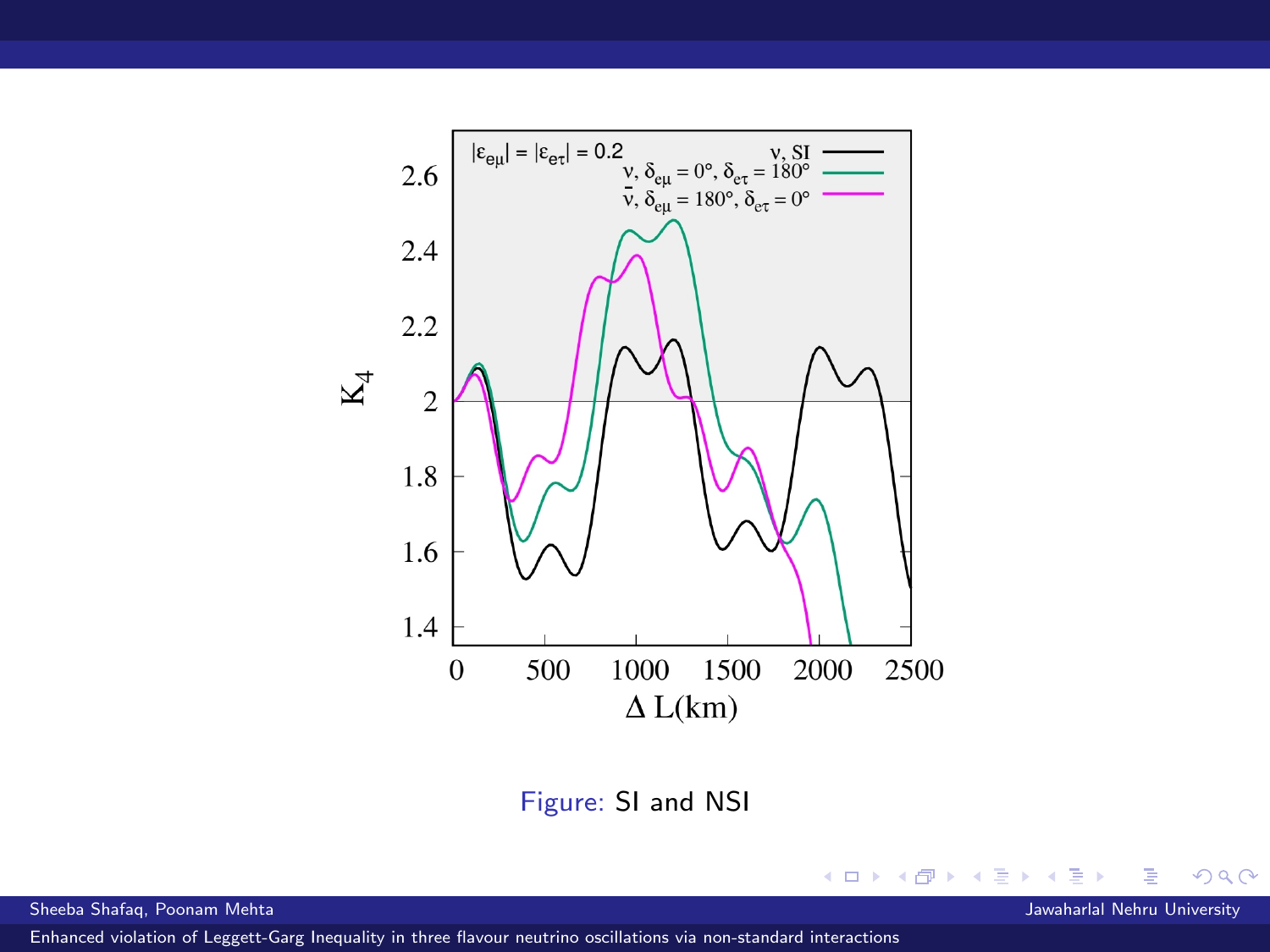| Scenario                                                                                                                  | $K^m_1$ | $\Delta L$ (km) | $($ %) |
|---------------------------------------------------------------------------------------------------------------------------|---------|-----------------|--------|
| $\nu$ . SI                                                                                                                | 2.163   | 1200            | 0      |
| $\nu$ , NSI ( $ \varepsilon_{e\mu} $ = 0.1)                                                                               | 2.240   | 1210            | 3.56   |
| $\nu$ , NSI ( $ \varepsilon_{e\mu} $ = 0.2)                                                                               | 2.331   | 1210            | 7.77   |
| $\nu$ , NSI ( $ \varepsilon_{e\mu}  =  \varepsilon_{e\tau}  = 0.2$ , $\delta_{e\mu} = 0$ , $\delta_{e\tau} = \pi$ )       | 2.481   | 1200            | 14.7   |
| $\bar{\nu}$ , NSI ( $ \varepsilon_{e\mu}  =  \varepsilon_{e\tau}  = 0.2$ , $\delta_{e\mu} = \pi$ , $\delta_{e\tau} = 0$ ) | 2.388   | 1000            | 10.40  |

Table: Maximum value of  $K_4$  and corresponding value of  $\Delta L$  for different scenarios.

We note a significant enhancement in the violation of LGI in the NSI senario as compared to the SI senario but the value of  $K_4$  does not exceed the Luder's bound.

[Enhanced violation of Leggett-Garg Inequality in three flavour neutrino oscillations via non-standard interactions](#page-0-0)

イロト イ母 トイヨ トイ

 $\Omega$